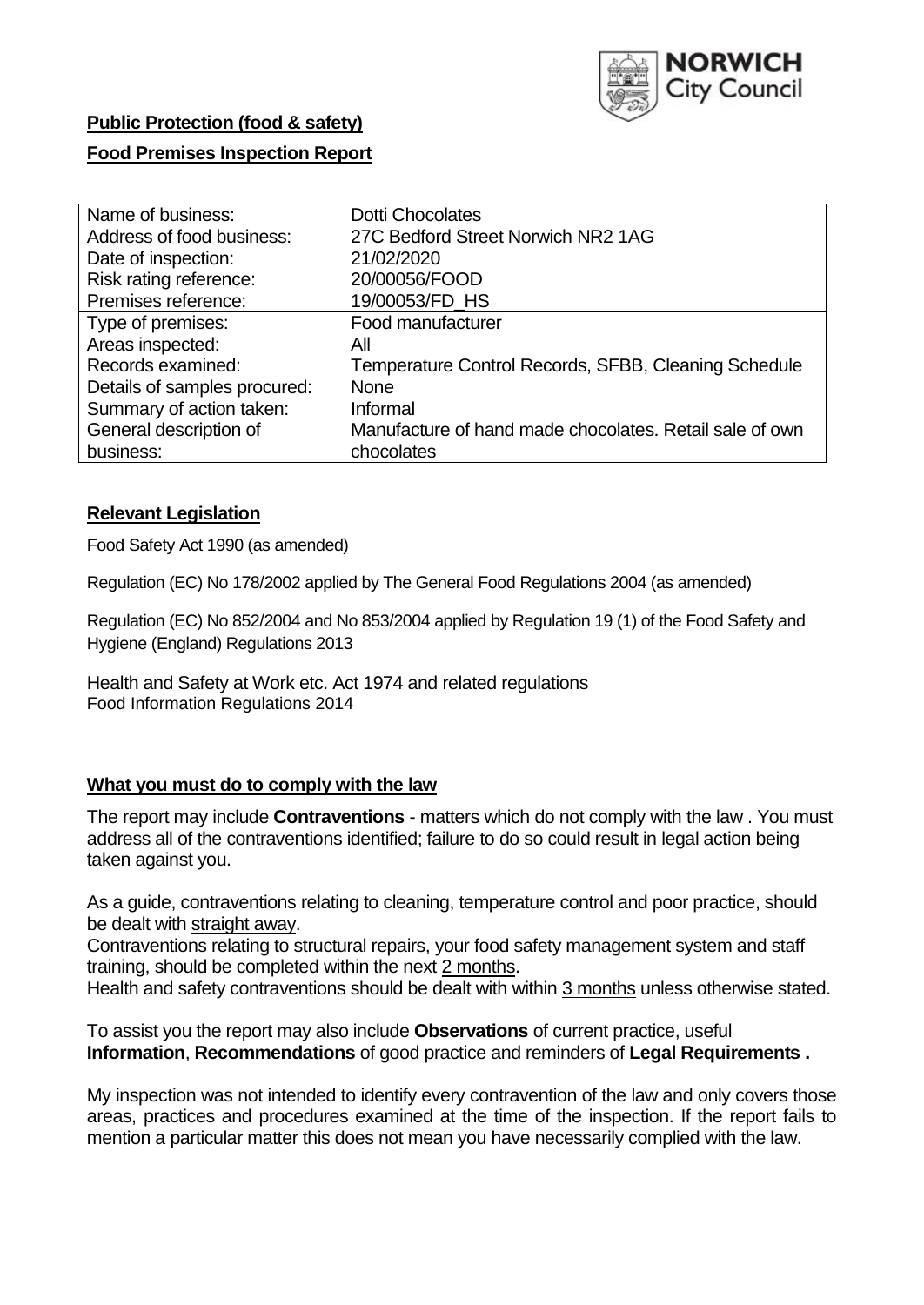# **FOOD SAFETY**

# **How we calculate your Food Hygiene Rating:**

The food safety section has been divided into the three areas which you are scored against for the hygiene rating: 1. food hygiene and safety procedures, 2. structural requirements and 3. confidence in management/control procedures. Each section begins with a summary of what was observed and the score you have been given. Details of how these scores combine to produce your overall food hygiene rating are shown in the table.

| <b>Compliance Area</b>                     |          |    |           | <b>You Score</b> |               |    |           |    |          |
|--------------------------------------------|----------|----|-----------|------------------|---------------|----|-----------|----|----------|
| Food Hygiene and Safety                    |          |    |           | $\Omega$         | 5             | 10 | 15        | 20 | 25       |
| <b>Structure and Cleaning</b>              |          |    |           | $\Omega$         | 5.            | 10 | 15        | 20 | 25       |
| Confidence in management & control systems |          |    | $\Omega$  | 5                | 10            | 15 | 20        | 30 |          |
| <b>Your Total score</b>                    | $0 - 15$ | 20 | $25 - 30$ |                  | $35 - 40$     |    | $45 - 50$ |    | > 50     |
| <b>Your Worst score</b>                    | 5        | 10 | 10        |                  | 15            |    | 20        |    |          |
|                                            |          |    |           |                  |               |    |           |    |          |
| <b>Your Rating is</b>                      | 5.       | 4  |           | 3                | $\mathcal{P}$ |    |           |    | $\Omega$ |

Your Food Hygiene Rating is 4 - a good standard



### **1. Food Hygiene and Safety**

Food hygiene standards are high. You demonstrated a very good standard of compliance with legal requirements. You have safe food handling practices and procedures and all the necessary control measures to prevent cross-contamination are in place. Some minor contraventions require your attention. **(Score 5)**

#### Hand-washing

**Contravention** The following indicated that hand-washing was not suitably managed::

- There was no wash hand Basin in the preparation room
- The hot water heater to the whb in the WC was leaking and the spray nozzle sprayed water everywhere

**Observation** I noted that a bowl had been provided for hand washing in the prep area as a temporary solution.

#### Poor Practices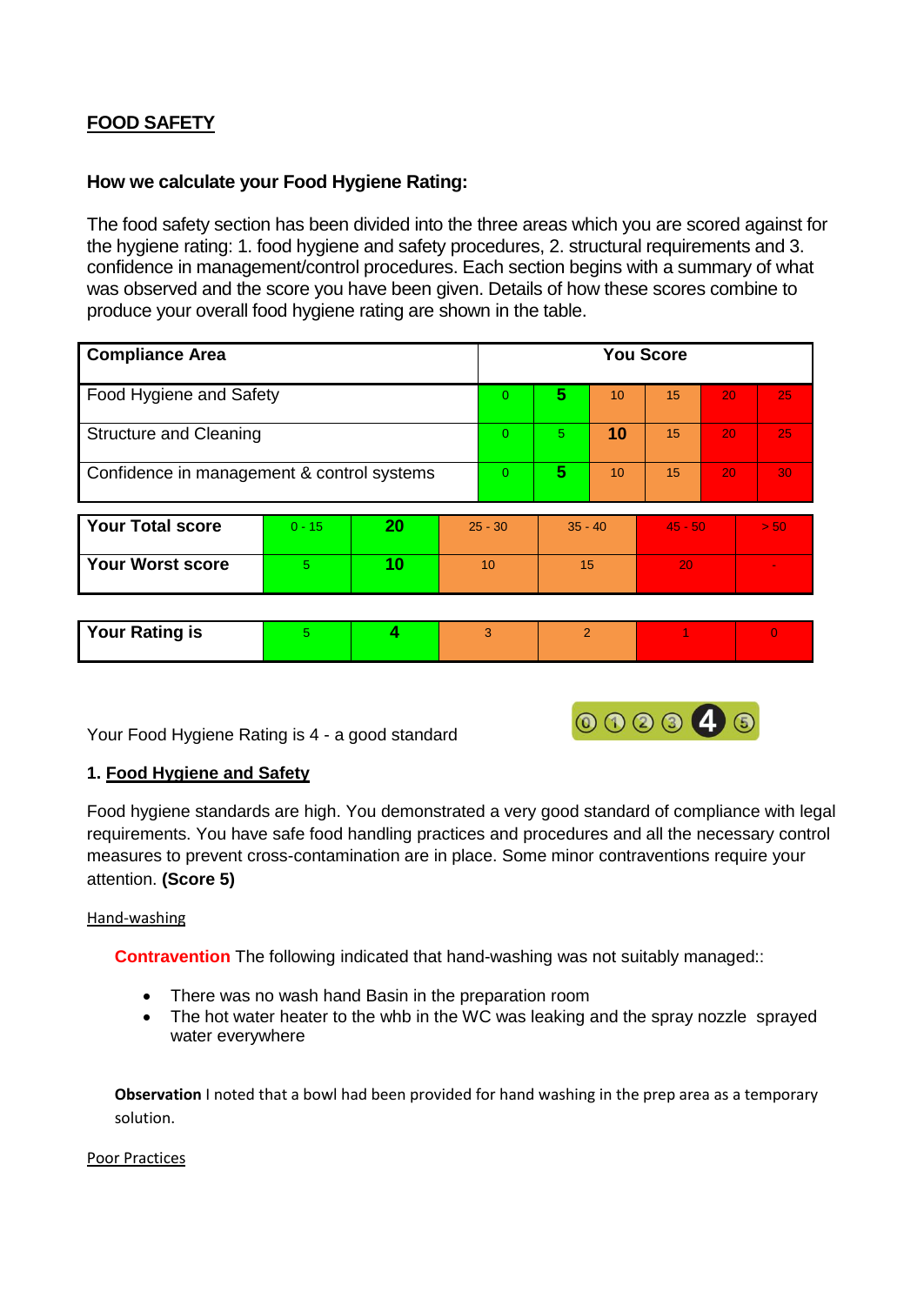**Contravention** The following matters represented poor practice and if allowed to continue may cause food to become contaminated or lead to its deterioration::

 Chilli flakes were used to decorate some chocolates. You must ensure that these are a ready to eat product (free from bacterial contamination) and suitable for this use.

### **2. Structure and Cleaning**

The structure facilities and standard of cleaning and maintenance are of a generally satisfactory standard but there are some repairs and/or improvements which are required in order for you to comply with the law. Pest control and waste disposal provisions are adequate. The contraventions require your attention; although not critical to food safety they may become so if not addressed. **(Score 10)**

#### Maintenance

**Contravention** The following had not been suitably maintained and must be repaired or replaced:

• Leaking hot water heater to whb in wc

### Facilities and Structural provision

**Contravention** The following facilities were inadequate and must be improved::

• insufficient or poorly sited wash hand basins

It was noted that a hand wash basin was on order and it was hoped to have it fitted within the next couple of weeks.

### **3. Confidence in Management**

A food safety management system is in place and you demonstrate a very good standard of compliance with the law. You have a good track record. There are some minor contraventions which require your attention. **(Score 5)**

#### Food Hazard Identification and Control

**Contravention** The following pre-requisites have not been met and this means that your food safety management system will be ineffective:

• services and facilities are inadequate (See Structure and Cleaning)

### Waste Food and other Refuse

**Contravention** The following evidence indicated that waste food was not being disposed of appropriately::

• there was no evidence that the waste was being collected by an approved contactor